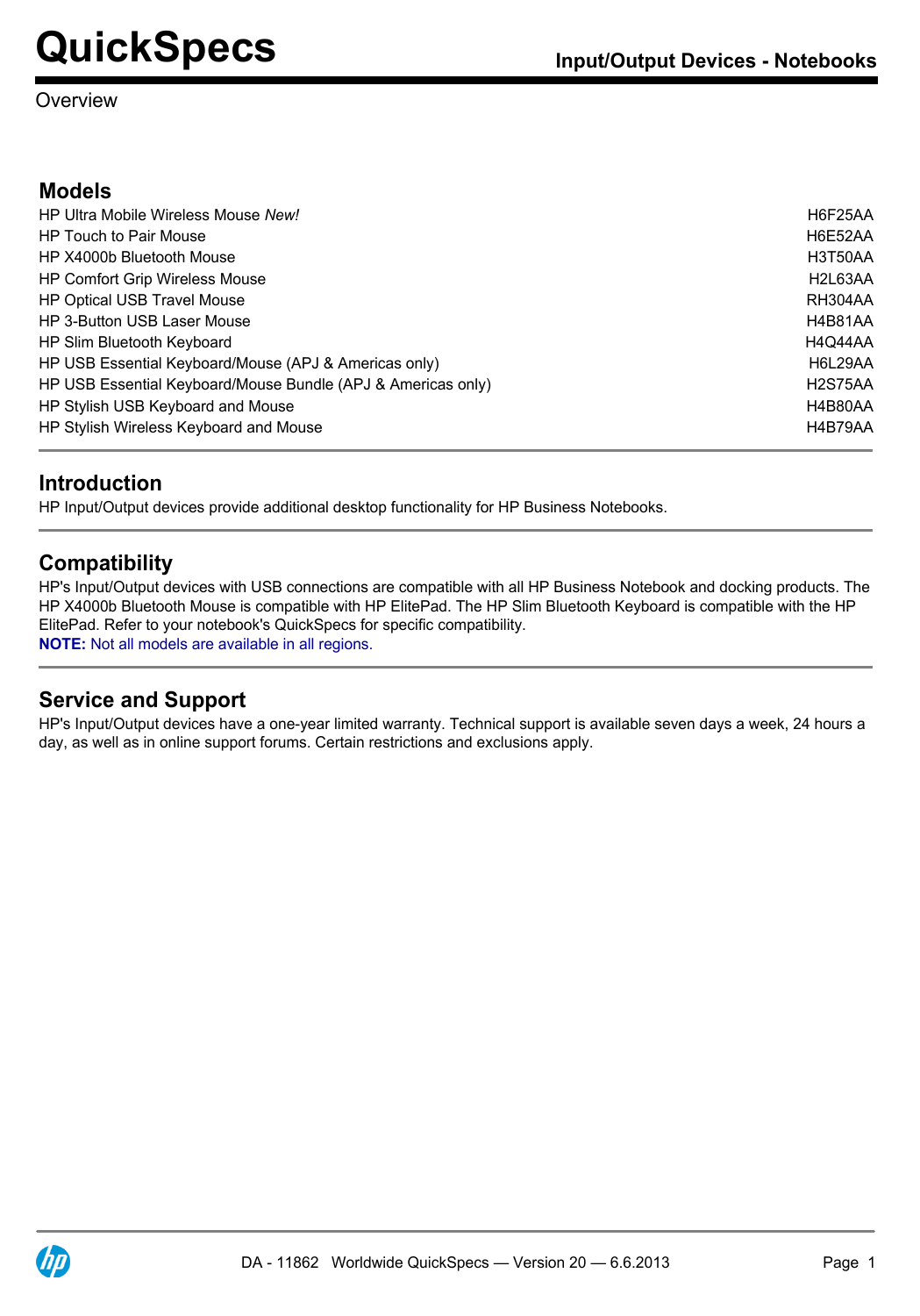#### Technical Specifications

| <b>HP Ultra Mobile</b><br><b>Wireless Mouse</b>           | <b>Dots per inch (PDI)</b><br><b>Connectivity</b><br><b>Dimensions</b> (H x L x W) 0.98 x 4.00 x 2.54 in (2.50 x 10.17 x 6.46 cm)<br>Weight<br><b>System requirements</b><br><b>Kit contents</b> | 1200<br>2.4 GHz, Link 5<br>$3.25$ oz $(92 g)$                                                                                                                           | Windows XP, Vista, Windows 7, Windows 8, Mac OSX, Android<br>HP Ultra Mobile Wireless Mouse, two AA batteries and documentation                                         |
|-----------------------------------------------------------|--------------------------------------------------------------------------------------------------------------------------------------------------------------------------------------------------|-------------------------------------------------------------------------------------------------------------------------------------------------------------------------|-------------------------------------------------------------------------------------------------------------------------------------------------------------------------|
| <b>HP Touch to Pair</b><br><b>Mouse</b>                   | Dots per inch (PDI)<br><b>Connectivity</b><br><b>Dimensions</b> (H x L x W) $1.52$ x 4.21 x 2.88 in $(3.86$ x 10.70 x 7.31 cm)<br>Weight<br><b>System requirements</b><br><b>Kit contents</b>    | 1600<br>Bluetooth $3.0 +$ NFC<br>2.65 oz $(75 g)$ (w/o batteries)<br>system with NFC enabled and Windows 8)                                                             | Windows Vista, Windows 7, Windows 8 (NFC pairing only works on<br>HP Touch to Pair Mouse, two AA batteries, and documentation                                           |
| HP X4000b Bluetooth<br><b>Mouse</b>                       | Dots per inch (PDI)<br><b>Connectivity</b><br><b>Dimensions</b> (H x L x W) $1.52$ x 4.21 x 2.64 in $(3.86$ x 10.69 x 6.71 cm)<br>Weight<br><b>System requirements</b><br><b>Kit contents</b>    | 1200-1600<br>Bluetooth 3.0<br>4.3 oz $(122.5 g)$<br>Windows Vista, Windows 7, Windows 8                                                                                 | HP X4000b Bluetooth mouse, two AA batteries and documentation                                                                                                           |
| <b>HP Comfort Grip</b><br><b>Wireless Mouse</b>           | Dots per inch (PDI)<br><b>Connectivity</b><br><b>Dimensions</b> (H x L x W) $1.52$ x 4.21 x 2.64 in $(3.86$ x 10.69 x 6.71 cm)<br>Weight<br><b>System requirements</b><br><b>Kit contents</b>    | 800<br>2.4 GHz, Link 5<br>4.3 oz (122.5 g)<br>Windows Vista, Windows 7; Available USB port<br>batteries, and documentation                                              | HP Comfort Grip Wireless Mouse, USB Wireless micro-receiver, two AA                                                                                                     |
| HP USB Optical Travel Dots per inch (PDI)<br><b>Mouse</b> | <b>Dimensions</b> ( $H \times L \times W$ ) 1.5 x 3.8 x 2.2 in (3.8 x 9.6 x 5.5 cm)<br>Weight<br><b>Cable length</b><br><b>System requirements</b><br><b>Approvals</b><br><b>Kit contents</b>    | 500<br>$2.5$ oz $(70 g)$<br>3 ft (0.9 m)<br>Windows Vista, Windows 7<br>Available USB port<br><b>EMC Standards</b><br><b>Safety Standards</b><br><b>Laser Standards</b> | EN55022:1998, EN55024:1998<br>UL(1950), CSA(950), (EN60950)<br>Mouse in compliance with EN 60825-1:1994<br>Class 1 LED<br>HP USB Optical Travel Mouse and documentation |
| HP 3-Button USB Laser Dots per inch (PDI)<br><b>Mouse</b> | <b>Dimensions</b> (H x L x W) 1.47 x 4.53 x 2.47 in (3.73 x 11.5 x 6.29 cm)<br>Weight                                                                                                            | 1000<br>$3.36$ oz $(102 g)$                                                                                                                                             |                                                                                                                                                                         |

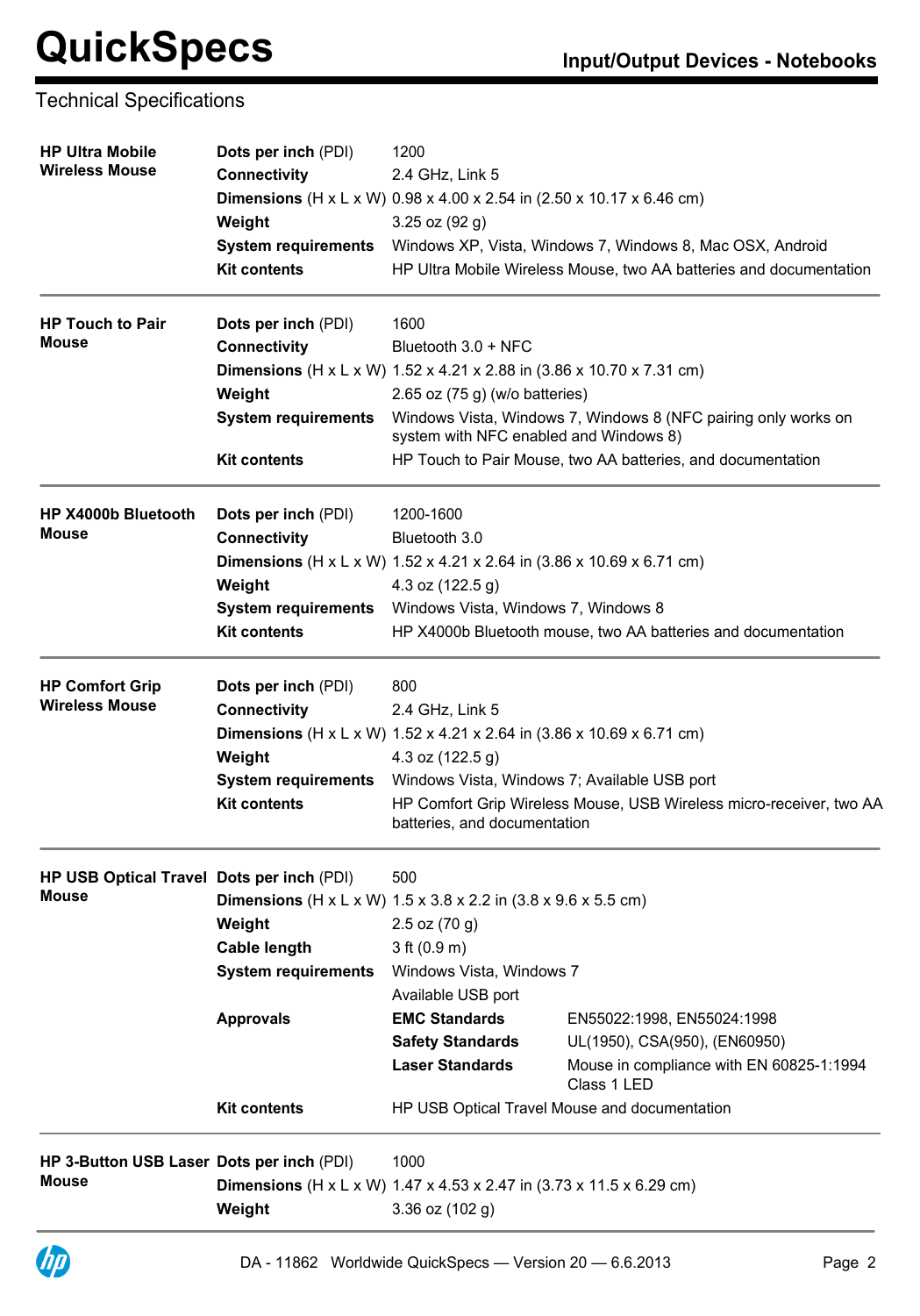### Technical Specifications

|                                                                             | <b>Cable length</b>        | 6 ft (180 cm)                                                                          |
|-----------------------------------------------------------------------------|----------------------------|----------------------------------------------------------------------------------------|
|                                                                             | <b>System requirements</b> | Windows Vista, Windows 7; Available USB port                                           |
|                                                                             | <b>Kit contents</b>        | HP 3-Button USB Laser Mouse and documentation                                          |
| <b>HP Slim Bluetooth</b>                                                    |                            | <b>Dimensions</b> ( $H \times L \times W$ ) 0.6 x 10.3 x 4.6 in (1.7 x 26.4 x 11.7 cm) |
| <b>Keyboard</b>                                                             | Weight                     | $9.5$ oz $(270 g)$                                                                     |
|                                                                             | <b>Connectivity</b>        | Bluetooth 3.0                                                                          |
|                                                                             | <b>System requirements</b> | Windows Vista, Windows 7, Windows 8                                                    |
|                                                                             | <b>Kit contents</b>        | HP Slim Bluetooth Keyboard, two AAA batteries, and documentation                       |
| <b>HP USB Essential Keyboard/Mouse</b><br>(APJ & Americas only)Connectivity |                            |                                                                                        |
| <b>HP USB Essential</b>                                                     |                            | <b>Dimensions</b> (H x L x W) $1.08$ x $18.15$ x $6.02$ in (2.74 x 46.1 x 15.3 cm)     |
| Keyboard                                                                    | Weight                     | 20.6 oz (585 g)                                                                        |
|                                                                             | <b>Cable length</b>        | 5 ft (1.5 m)                                                                           |
|                                                                             | <b>System requirements</b> | Windows Vista, Windows 7; Windows 8; Available USB port                                |
|                                                                             | <b>Approvals</b>           | UL, CSA, FCC, CE Mark, TUV, TUV GS, VCCI, BSMI, C-Tick, MIC                            |
| <b>HP USB Essential</b>                                                     | Dots per inch (PDI)        | 1000                                                                                   |
| <b>Mouse</b>                                                                |                            | <b>Dimensions</b> (H x L x W) 1.37 x 4.53 x 2.48 inch (3.50 x 11.50 x 6.30 cm)         |
|                                                                             | Weight                     | $3.74$ oz (106 g)                                                                      |
|                                                                             | <b>Cable length</b>        | 5.9 ft $(1.8 \text{ m})$                                                               |
|                                                                             | <b>System requirements</b> | Windows Vista, Windows 7; Windows 8; Available USB port                                |
|                                                                             | <b>Approvals</b>           | UL, CSA, FCC, CE Mark, TUV, TUV GS, VCCI, BSMI, C-Tick, MIC                            |
|                                                                             | <b>Kit contents</b>        | Keyboard, mouse, and documentation                                                     |
| HP USB Essential Keyboard/Mouse Bundle                                      |                            |                                                                                        |
| <b>HP USB Essential</b>                                                     |                            | Dimensions (H x L x W) 1.08 x 18.15 x 6.02 in (2.74 x 46.1 x 15.3 cm)                  |
| Keyboard                                                                    | Weight                     | 20.6 oz (585 g)                                                                        |
|                                                                             | <b>Cable length</b>        | 5 ft (1.5 m)                                                                           |
|                                                                             | <b>System requirements</b> | Windows Vista, Windows 7; Available USB port                                           |
|                                                                             | <b>Approvals</b>           | UL, CSA, FCC, CE Mark, TUV, TUV GS, VCCI, BSMI, C-Tick, MIC                            |
| <b>HP USB Essential</b>                                                     | Dots per inch (PDI)        | 800                                                                                    |
| <b>Mouse</b>                                                                |                            | <b>Dimensions</b> (H x L x W) 2.25 x 3.74 x 1.34 inch (5.72 x 9.49 x 3.41 cm)          |
|                                                                             | Weight                     | $2.08$ oz $(59q)$                                                                      |
|                                                                             | <b>Cable length</b>        | 3.3 ft $(1.0 \text{ m})$                                                               |
|                                                                             | <b>System requirements</b> | Windows Vista, Windows 7; Available USB port                                           |
|                                                                             | <b>Approvals</b>           | UL, CSA, FCC, CE Mark, TUV, TUV GS, VCCI, BSMI, C-Tick, MIC                            |
|                                                                             | <b>Kit contents</b>        | Keyboard, Mouse, and documentation                                                     |